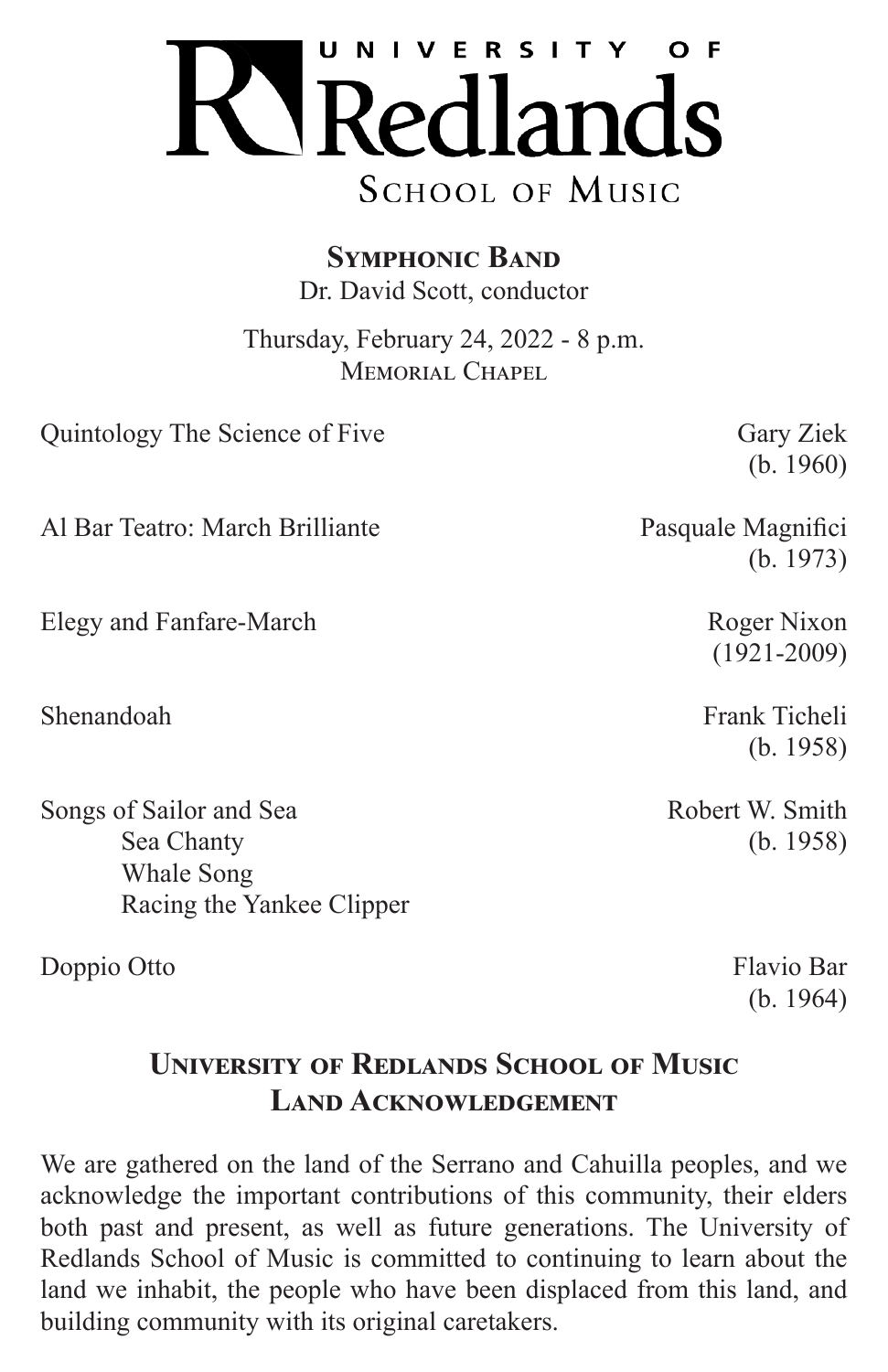## **Program Notes**

## Quintology Gary Ziek

Gary Ziek is the current Director of Bands and Professor of Trumpet at Emporia State University, whose works have been performed throughout the United States, in Belgium, The Netherlands, Japan, Singapore and Taiwan. *Quintology*, The Science of Five, is a short and exciting piece for winds and percussion. The piece is appropriately named as it explores and is developed entirely on the concept of 5/4 time. The multiple layers of beat subdivision drive toward the conclusion, which includes a short allusion to one of the great odd-meter jazz composers, Don Ellis.

Pasquale Magnifici (b. 1973), born in Putignano, Italy, is a trombonist, composer, and conductor. He is a graduate of Conservatorio "N. Puccini," in trombone, under the guidance of Maestro Antonio De Marco, and is currently studying Conducting and Instrumentation for Band at the Nino Rota State Music Conservatory of Monopoli. *Al Bar Teatro: Marcia Brillante* is a bright and festive march, dedicated to Stefano Mastrosimini, owner of the Dell'omonimo Bar, who was described – as "persona solare e altruista"- a sunny and selfless person.

## Elegy and Fanfare-March Roger Nixon

Dr. Roger Nixon (August 8, 1921 – October 13, 2009) was an American composer, clarinetist, and professor of music, writing more than sixty compositions for band, orchestra, choir, and opera. He received much of his professional training at the University of California, Berkeley with Roger Sessions, worked with Sir Arthur Bliss, Ernest Bloch, Charles Cushing, Frederick Jacobi, and studied privately with Arnold Schoenberg. *Elegy and Fanfare* consists of two distinct sections – "The Elegy" is a reflective and relatively quiet Adagio, which is sharply contrasted by the spirited "Fanfare-March" that follows.

# Al Bar Teatro **Pasquale Magnifici**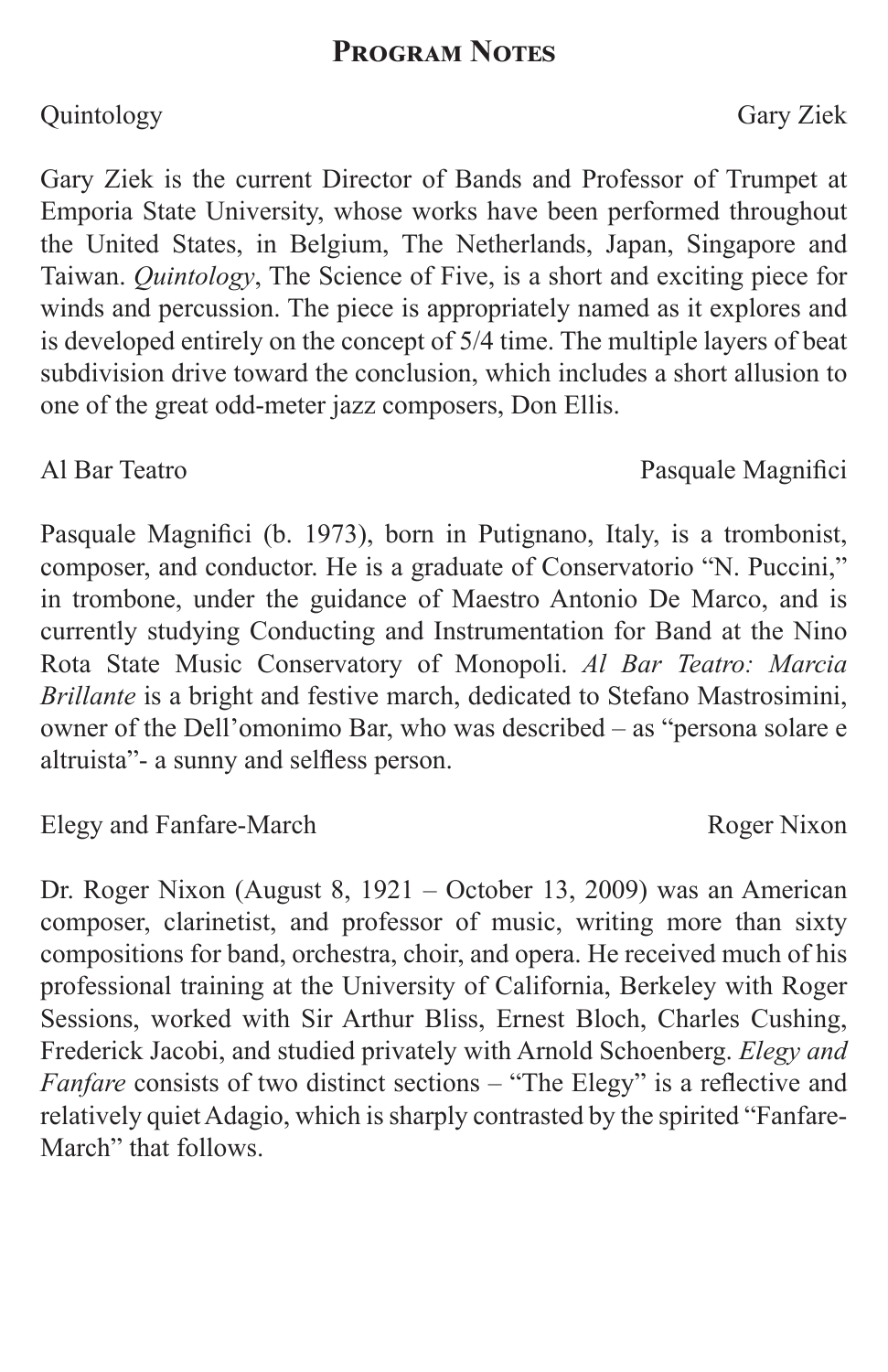Frank Ticheli (b. 1958) is an American composer and professor who has written several standards for wind ensemble literature, and currently teaches composition at the University of Southern California. *Shenandoah* was inspired by the freedom and beauty of the folk melody and by the natural images evoked by the words, especially the image of a river with its lifeaffirming energy and timelessness.

Songs of Sailor and Sea Robert W. Smith

Robert W. Smith (b. 1958) is one of the most popular and prolific composers in America today, with over six hundred publications. He has written extensively for middle and high school bands, and his music has also played by the United States Navy Band, United States Air Force Band, Boston Pops, the Atlanta Symphony, and has had works included in several motion pictures.

*Songs of Sailor and Sea* celebrates man's eternal fascination with the sea and the centuries of seamen who have battled its powerful waves and mysterious depths. Commissioned by the United States Navy Band, this three-movement work depicts shipboard life with a Sea Chanty, creatures of the sea with Whale Song, and finally, the American clipper ships with Racing the Yankee Clipper. Expanded percussion richly enhances this dramatically descriptive musical narrative.

- Program Note from the Publisher

Doppio Otto Flavio Bar

Flavio Remo Bar was born in Turin Italy, graduated in trumpet and attended courses in band music direction and composition under the guidance of maestros Desirè Dondeyne and Johan De Meij at Riva del Garda. He has received numerous national and international awards and recognitions for his compositions, as well as directed several bands and wind ensembles. *Doppio Otto* (Double Eight) is a light and bright march that was composed in commemoration of the 250th anniversary of the foundation of the "La Novella" Philharmonic Society of Casielle Torinese (To).

> **For a complete calendar of School of Music events visit** www.redlands.edu/music

Shenandoah **Frank Ticheli**